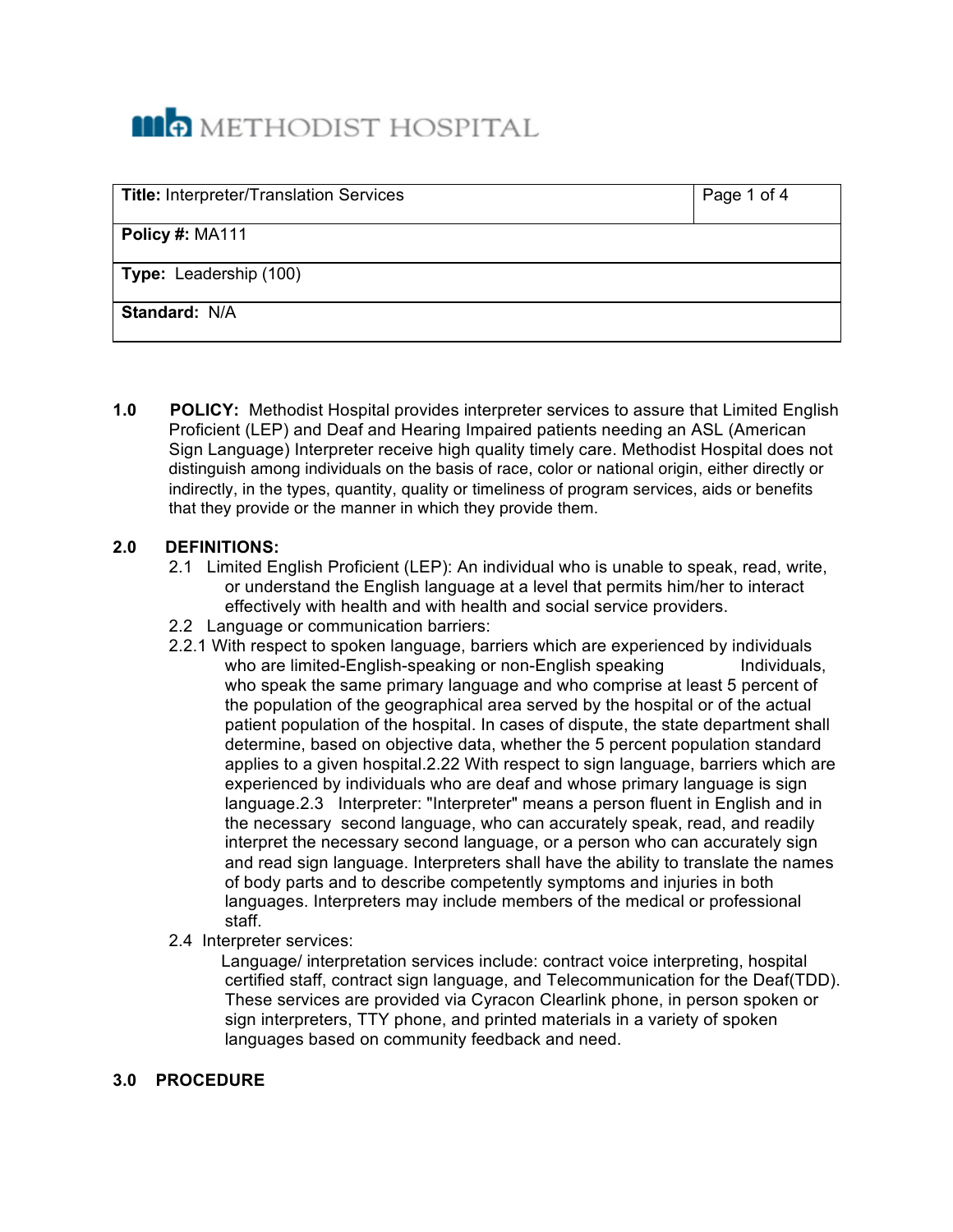- 3.1 Review of Demographics: Methodist hospital will review on an annual basis the community needs assessment for the demographic changes. It will update the necessary forms for any demographic the represents 5% of the population. Methodist Hospital will also review and change the policy and procedure to meet to the needs of the population it serves.
	- 3.2 Posting Notices in Conspicuous Locations3.2.1 Methodist Hospital posts notices (at a minimum, these notices will be posted in the Emergency Room, Admitting area, the hospital entrance, Rehabilitation Unit and in the outpatient areas) in the languages identified as 5% of our population, that list:
		- 3.2.1.1 the languages for which interpreter services are available
		- 3.2.1.2 how patients and their families can obtain an interpreter
		- 3.2.1.3 how to contact the California Department of Health Services' (phone numbers & local address) file a complaint concerning interpreter service problems (including a TDD number for the hearing impaired).
	- 3.2.2 Methodist Hospital Internet
		- 3.2.2.1 The notice of available interpreter services, how to obtain an interpreter, and how to file a complaint will be posted in the 3 languages on the internet
		- 3.2.2.2 The list of all available languages
- 3.2.2.3 The current policy on interpreter/translation services
	- 3.3 Notification to Employees: During general orientation, all employees will be informed of Methodist Hospital's commitment to provide interpreters for patients/families in their primary/preferred language when communicating in English, is not possible or advisable, and how to access the necessary interpreter. Updates will be provided when there are policy changes.
	- 3.4 Assessment and Documentation
		- 3.4.1 Patients are assessed upon admission for the need of interpreter services by the hospital admitting staff. This information is documented in the medical record and reflected on the admission sheet.
		- 3.4.2 To assure quality interpretation and confidentiality, family members should not be used as interpreters for Limited English proficient (LEP) or hearing impaired patients. If the patient insists on using the family member as an interpreter it is to be noted in the chart.

#### 3.5 Use of Staff

- 3.5.1 Only licensed staff can be utilized for clinical translating due to their clinical education competency. A non-clinical staff should not be used for interpretation unless they have a medical interpreter certification on file.
- 3.5.2 Non Clinical Staff can be used to communicate in a language that is comfortable for the LEP only for non- clinical, comfort issues. At no time should a non-medical, non-certified staff member translate for patient consents or other medial issues.
- 3.5.3 Human Resources will maintain a list of licensed bilingual employees.
- 3.6 Printed Materials
	- 3.6.1 Standard written forms, waivers, documents, education, admission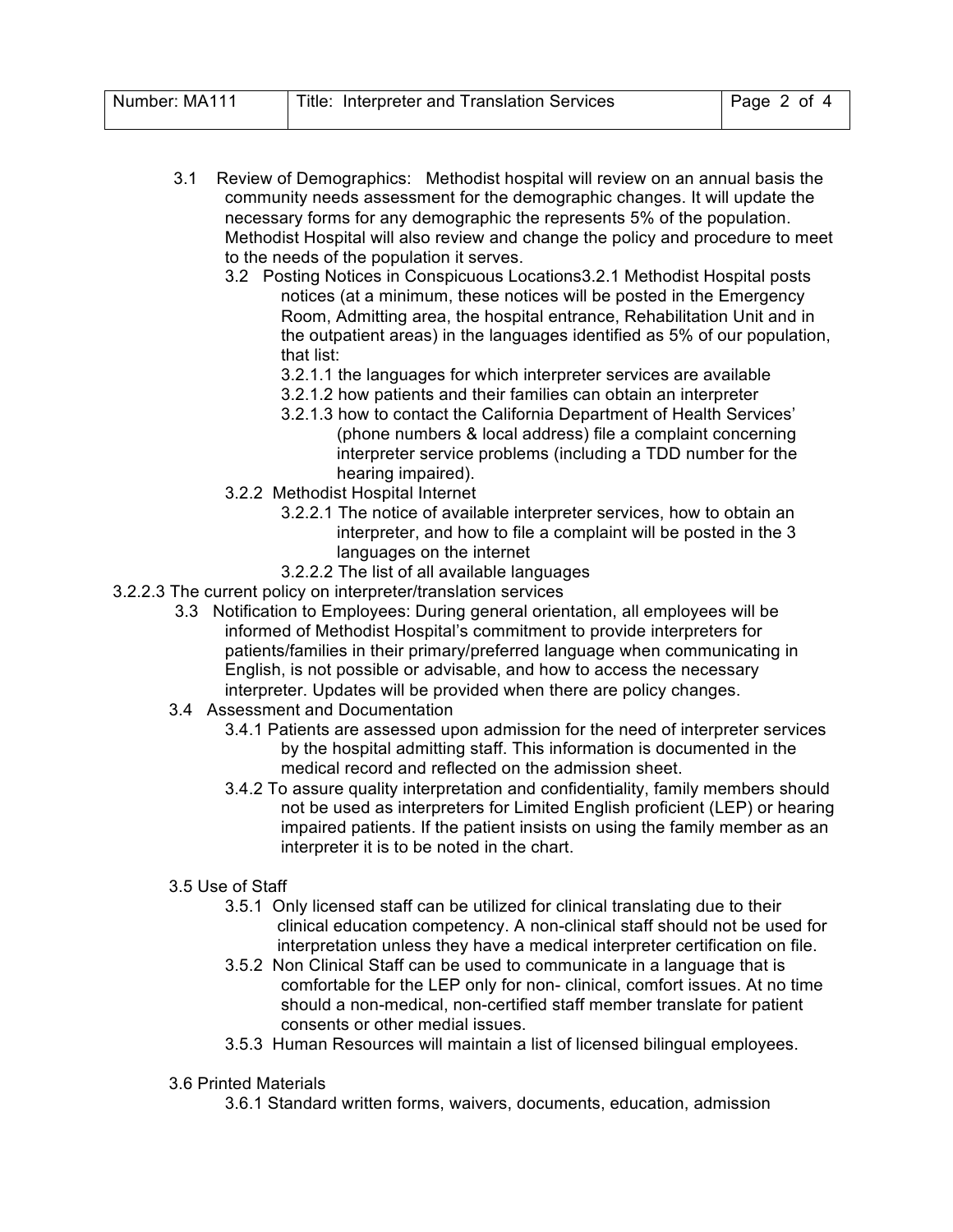| Number: MA111 | Title: Interpreter and Translation Services | $\vert$ Page 3 of 4 |
|---------------|---------------------------------------------|---------------------|
|               |                                             |                     |

 packets, informational materials and discharge instructions available to patients upon admission will to be reviewed to determine which languages in which to translate. Those deemed necessary for translation will be identified and place on a list to be translated based on necessity.3.6.2 Methodist Hospital's consent forms are available in those languages identified through the community needs assessment (3.1).

- 3.7 Alternative Communication Methods
	- 3.7.1 Visually impaired: braille and spoken language.
	- 3.7.2 Ventilator dependent patient: pen, paper, or communication board.
	- 3.7.3 Communication cards with frequently used words and phrases for the LEP patient
- 3.8 Use of Equipment
	- 3.8.1 Utilize the Cryacom phone for LEP by:
		- 3.8.1.1 Plug the clearlink phone into an active telephone jack.
		- 3.8.1.2 Pick up the LEFT handset to get a dial tone.
		- 3.8.1.3 Press the blue button labeled ACCESS.
		- 3.8.1.4 When prompted, press the white button labeled ACCT/PIN.
		- 3.8.1.5 Say the name of the language you need.
		- 3.8.1.6 Select if you would like to add an additional person to the call.
		- 3.8.1.7 When the interpreter comes on the line, pass the RIGHT handset to the patient.
		- 3.8.1.8 Begin the interpretation session.
		- 3.8.1.9 Record the employee identification number of the Cyracom translator and record in the medical record
	- 3.8.2 Cryacom use via cisco phones
		- 3.8.2.1 Cyracom translation can also be accessed by the cisco phones By utilizing the speaker option on the phone, connecting via the preprogramed autodial option and stating the desired language.
	- 3.8.3 To Obtain ASL (American Sign Language) Interpreter for Deaf and Hearing impaired Patients
		- 3.8.3.1 Obtain the cart and camera for remote access to the "in person" ASL interpreter in the nursing office.3.8.3.2 Place the cart for ease of the patient to see the screen and for the camera to function for the interpreter. Follow the instructions attached to the cart to connect with Cyracom
- 3.9 Regulatory Notifications

The Service Excellence Director will ensure that:

The hospital shall

annually transmit to the state department a copy of the updated policy and shall include a description of its efforts to ensure adequate and speedy documentation between patients with language or communications barriers and staff. The documentation will be sent to: